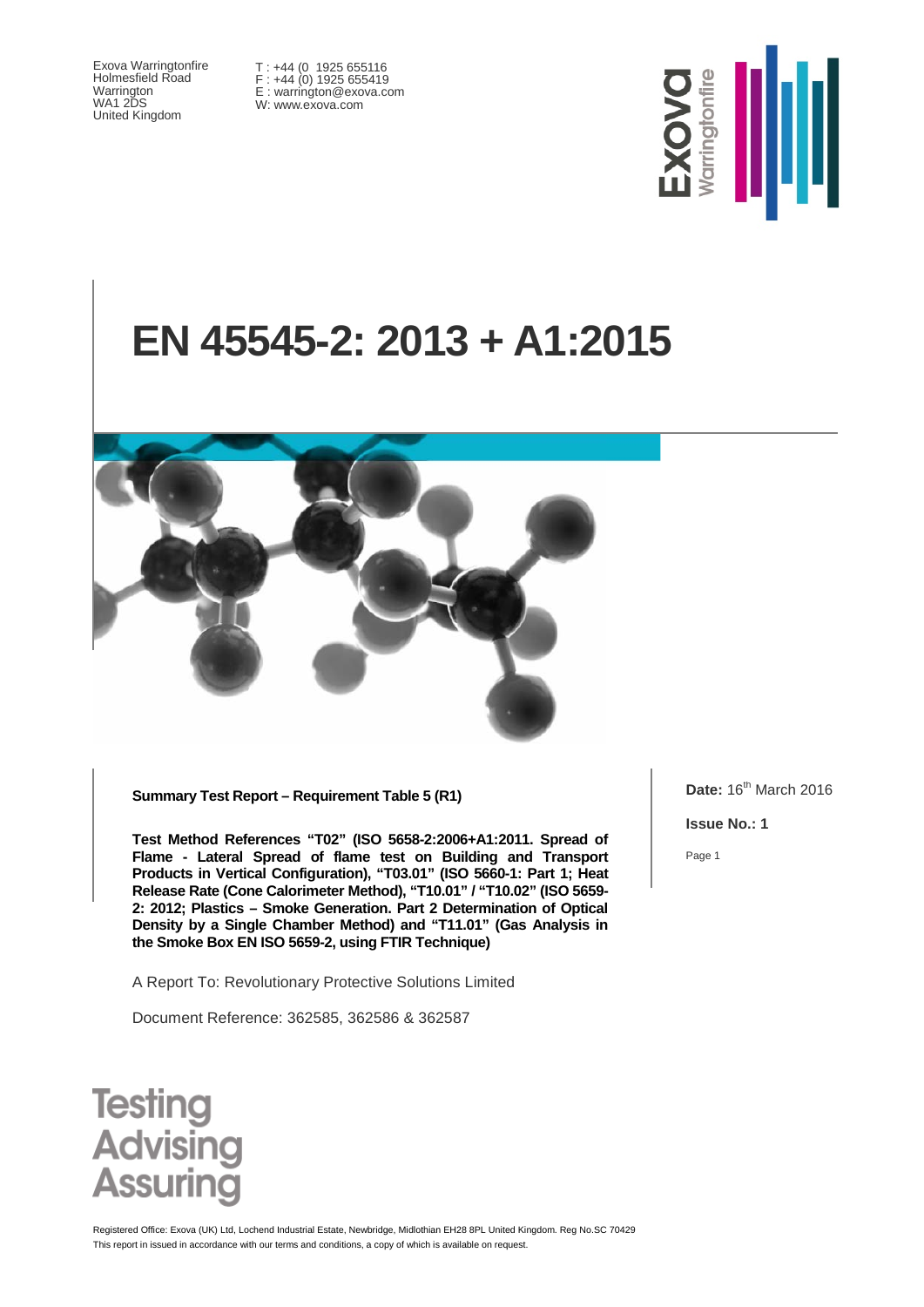



#### <span id="page-1-0"></span>**Executive Summary**

**Objective** To assess the results of tests performed in accordance with methods T02, T03.01, T10.01 / T10.02 and T11.01 as defined in EN 45545-2: 2013 + A1:2015 at an irradiance level of 50kW/ $m^2$  with a pilot flame, on specimens of a product and to provide an opinion of compliance with the requirements for wall composites, as defined in EN 45545-2: 2013 + A1:2015.

| <b>Generic Description</b>                                                           | <b>Product reference</b>     | <b>Thickness</b> | Weight per unit<br>area / application<br>rate |
|--------------------------------------------------------------------------------------|------------------------------|------------------|-----------------------------------------------|
| Anti-graffiti easy maintenance<br>clear coating applied to a<br>Formica substrate    | "RPS MK4 Ceramic Clear Coat" | $3.09$ mm $*$    | 4.35kg/m <sup>2*</sup>                        |
| Individual components used to manufacture composite:                                 |                              |                  |                                               |
| Coating                                                                              | "RPS MK4 Clear Coat"         | 10 microns       | $60m^2/l$                                     |
| Substrate                                                                            | "Formica"                    | 3mm              | Unable to provide                             |
| *determined by Exova Warringtonfire                                                  |                              |                  |                                               |
| Please see page 5 of this test report for the full description of the product tested |                              |                  |                                               |

**Test Sponsor** Revolutionary Protective Solutions Limited, 73 Lucas Road, Snodland, Kent, ME6 5PZ

**Opinion We consider the results of the tests detailed above demonstrate that the product, as tested, complies with the wall composite requirements, R1 (detailed in Table 5 of EN 45545-2: 2013 + A1:2015) for a HL1 and HL2 Hazard Level Classification.**

# <span id="page-1-1"></span>**Signatories**

Responsible Officer T. Mort \* Senior Technical Officer

\* For and on behalf of **Exova Warringtonfire**.

Report Issued: 16<sup>th</sup> March 2016

| Authorised                |
|---------------------------|
| S. Deeming *              |
| <b>Business unit Head</b> |

This version of the report has been produced from a .pdf format electronic file that has been provided by **Exova Warringtonfire** to the sponsor of the report and must only be reproduced in full. Extracts or abridgements of reports must not be published without permission of **Exova Warringtonfire.**

Document No.: 32585, 362586 & 362587 Page No.: 2 of 7 Author: T. Mort Charles and Muslim Issue Date: 16<sup>th</sup> March 2016 Client: Revolutionary Protective Solutions Limited Issue No.: 1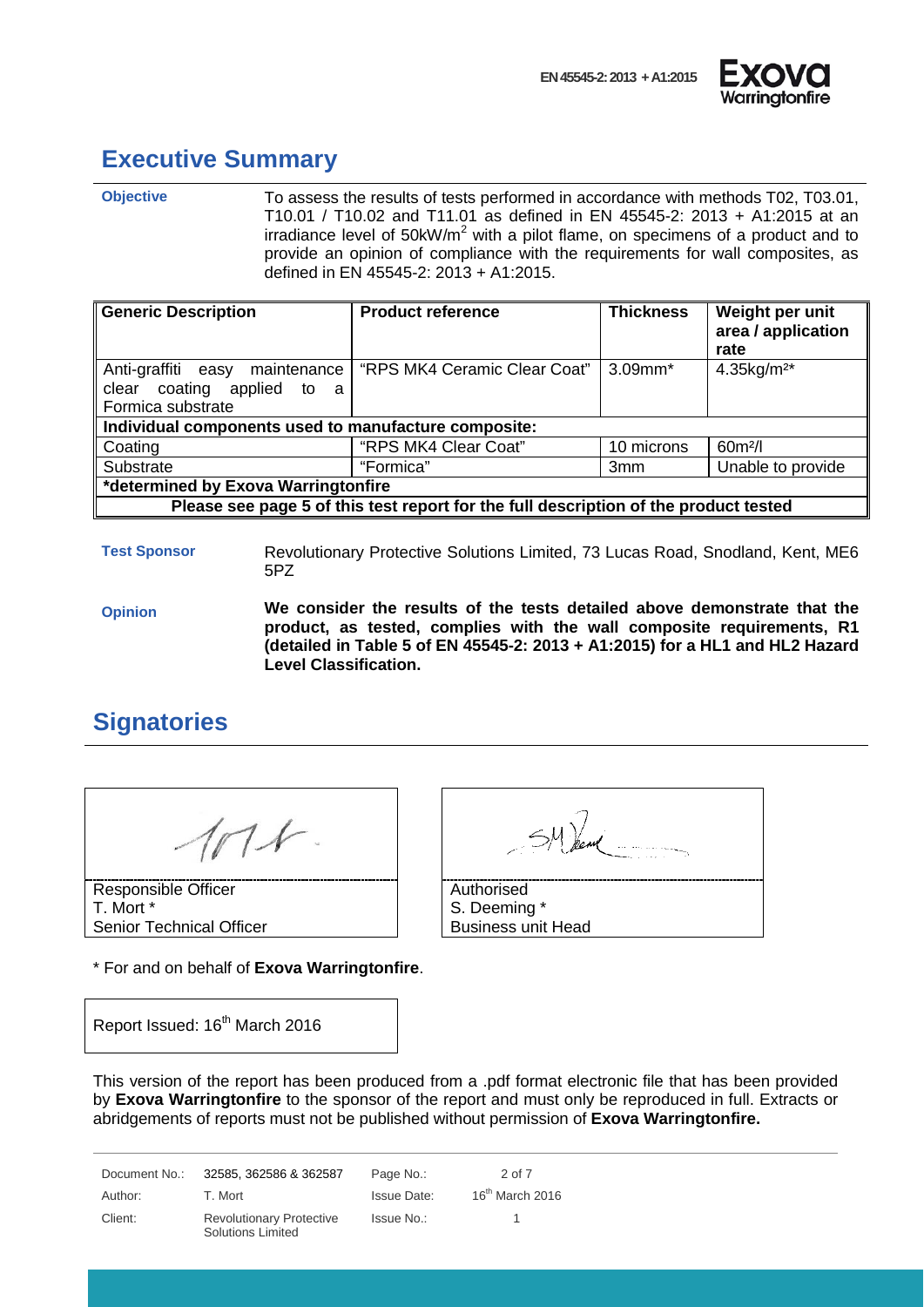EN 45545-2: 2013 + A1:2015



| <b>CONTENTS</b> | PAGE NO. |
|-----------------|----------|
|                 |          |
|                 |          |
|                 |          |
|                 |          |
|                 |          |
|                 |          |

Document No.: Author: Client:

32585, 362586 & 362587

T. Mort Revolutionary Protective Solutions Limited

Page No.: Issue Date: Issue No.:

 $3$  of  $7\,$  $16^{th}$  March 2016  $\overline{1}$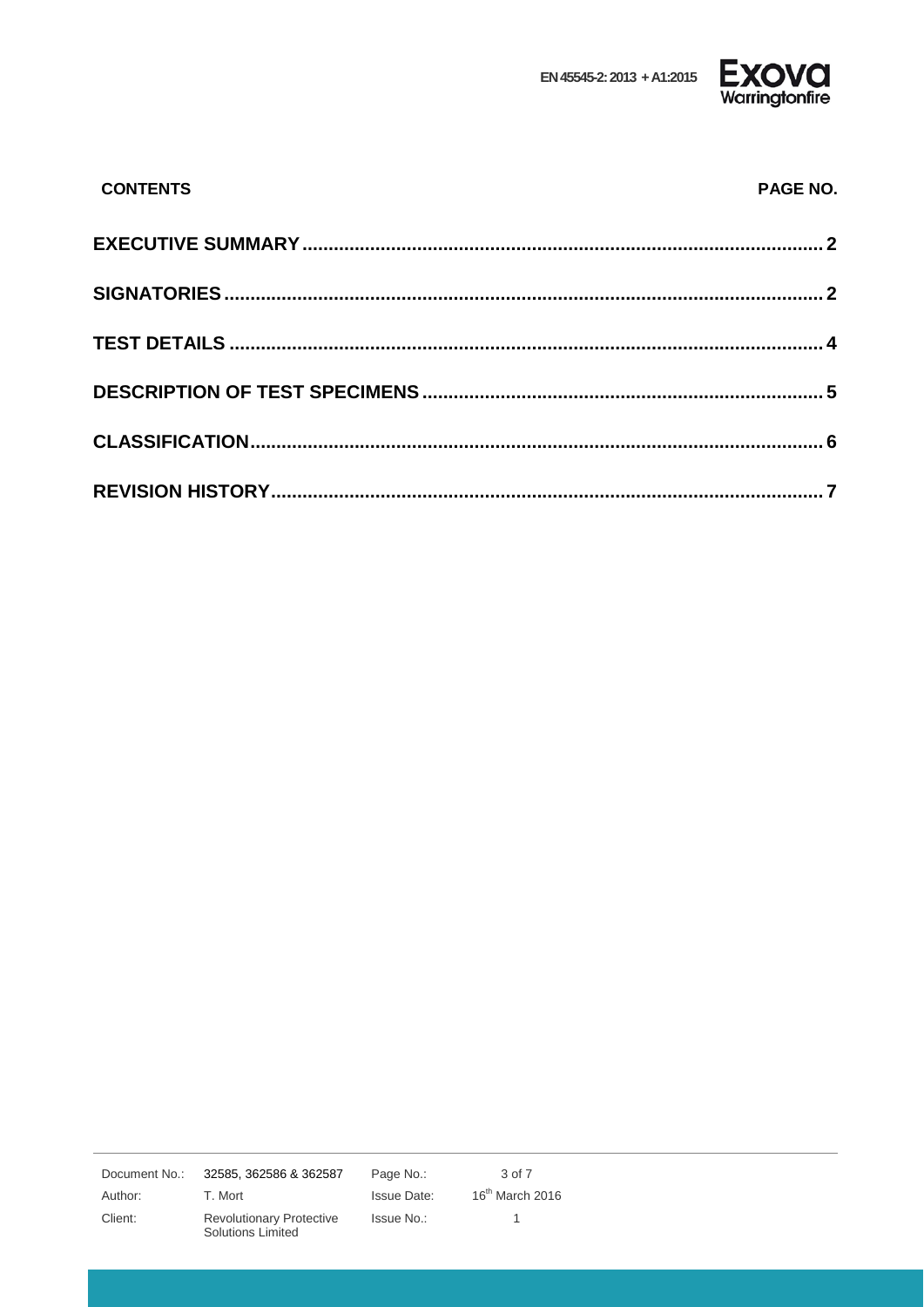

<span id="page-3-0"></span>

|  | <b>Test Details</b> |
|--|---------------------|
|--|---------------------|

| <b>Terms Of Reference</b>                                                                                                                 | To assess the results of tests performed in accordance with methods T02,<br>T03.01, T10.01 / T10.02 and T11.01 as defined in EN 45545-2: 2013 + A1:2015<br>at an irradiance level of 50kW/m <sup>2</sup> with a pilot flame, on specimens of a product<br>and to provide an opinion of compliance with the requirements for wall<br>composites, as defined in EN 45545-2: 2013 + A1:2015.                                                                                                                                                                                                                                                                                                                                                                                             |  |  |
|-------------------------------------------------------------------------------------------------------------------------------------------|---------------------------------------------------------------------------------------------------------------------------------------------------------------------------------------------------------------------------------------------------------------------------------------------------------------------------------------------------------------------------------------------------------------------------------------------------------------------------------------------------------------------------------------------------------------------------------------------------------------------------------------------------------------------------------------------------------------------------------------------------------------------------------------|--|--|
| <b>Introduction</b>                                                                                                                       | Specimens of a product have been tested in accordance with the test methods<br>"T02" (ISO 5658-2:2006+A1:2011. Spread of Flame - Lateral Spread of flame test<br>on Building and Transport Products in Vertical Configuration), "T03.01" (ISO<br>5660-1: Part 1; Heat Release Rate (Cone Calorimeter Method), "T10.01" /<br>"T10.02" (ISO 5659-2: 2012; Plastics - Smoke Generation. Part 2 Determination<br>of Optical Density by a Single Chamber Method) and "T11.01" (Gas Analysis in<br>the Smoke Box EN ISO 5659-2, using FTIR Technique) as specified in EN<br>45545-2:2013 + A1:2015 "Requirements for Fire Behaviour of Materials and<br>Components". The results of the tests are fully reported in the Exova<br>Warringtonfire test reports No's. 362585, 362586 & 362587. |  |  |
|                                                                                                                                           | This summary report has been prepared at the request of the sponsor and relates<br>the results of the tests to the requirements for a wall composite R1, as defined in<br>Table 5 of EN 45545-2: 2013 + A1:2015.                                                                                                                                                                                                                                                                                                                                                                                                                                                                                                                                                                      |  |  |
|                                                                                                                                           | This summary should be read in conjunction with, and not accepted as a<br>substitute for the Exova Warringtonfire test reports No's. 362585, 362586 &<br>362587. Those test reports may include additional information which may be<br>relevant to the assessment of the potential fire hazard of the product.                                                                                                                                                                                                                                                                                                                                                                                                                                                                        |  |  |
| Face subjected to<br>tests                                                                                                                | The specimens were mounted in the test positions such that the coated face was<br>exposed to the heating conditions of the tests.                                                                                                                                                                                                                                                                                                                                                                                                                                                                                                                                                                                                                                                     |  |  |
| <b>Results of test</b>                                                                                                                    | The following results were obtained for the specimens, which were tested.                                                                                                                                                                                                                                                                                                                                                                                                                                                                                                                                                                                                                                                                                                             |  |  |
| "T02" ISO<br>5658-<br>2:2006+A1:2011                                                                                                      | Critical flux at extinguishment (CFE) =<br>35.50kW/m <sup>2</sup>                                                                                                                                                                                                                                                                                                                                                                                                                                                                                                                                                                                                                                                                                                                     |  |  |
|                                                                                                                                           | Heat for sustained burning $(Qsb) =$<br>10.65MJ/m <sup>2</sup>                                                                                                                                                                                                                                                                                                                                                                                                                                                                                                                                                                                                                                                                                                                        |  |  |
| "T03.01" ISO 5660-1                                                                                                                       | MARHE = $37.73 \text{kW/m}^2$                                                                                                                                                                                                                                                                                                                                                                                                                                                                                                                                                                                                                                                                                                                                                         |  |  |
| "T10.01" / "T10.02"<br>ISO 5659-2: 2012                                                                                                   | Ds (4)<br>276<br>$=$<br>$VOF4 =$<br>508                                                                                                                                                                                                                                                                                                                                                                                                                                                                                                                                                                                                                                                                                                                                               |  |  |
| "T11.01"<br>Gas<br>the<br><b>Analysis</b><br>in.<br><b>Smoke</b><br>ISO,<br><b>Box</b><br><b>FTIR</b><br><b>Using</b><br><b>Technique</b> | 0.29<br>CIT <sub>4mins</sub><br>0.39<br>CIT <sub>8mins</sub><br>$=$                                                                                                                                                                                                                                                                                                                                                                                                                                                                                                                                                                                                                                                                                                                   |  |  |

The test results relate only to the behaviour of the test specimens of the product under the particular conditions of the test, they are not intended to be the sole criterion for assessing the potential hazard of the product in use.

| Document No.: | 32585, 362586 & 362587                                      | Page No.:          | 4 of 7            |
|---------------|-------------------------------------------------------------|--------------------|-------------------|
| Author:       | T. Mort                                                     | <b>Issue Date:</b> | $16th$ March 2016 |
| Client:       | <b>Revolutionary Protective</b><br><b>Solutions Limited</b> | Issue No.:         |                   |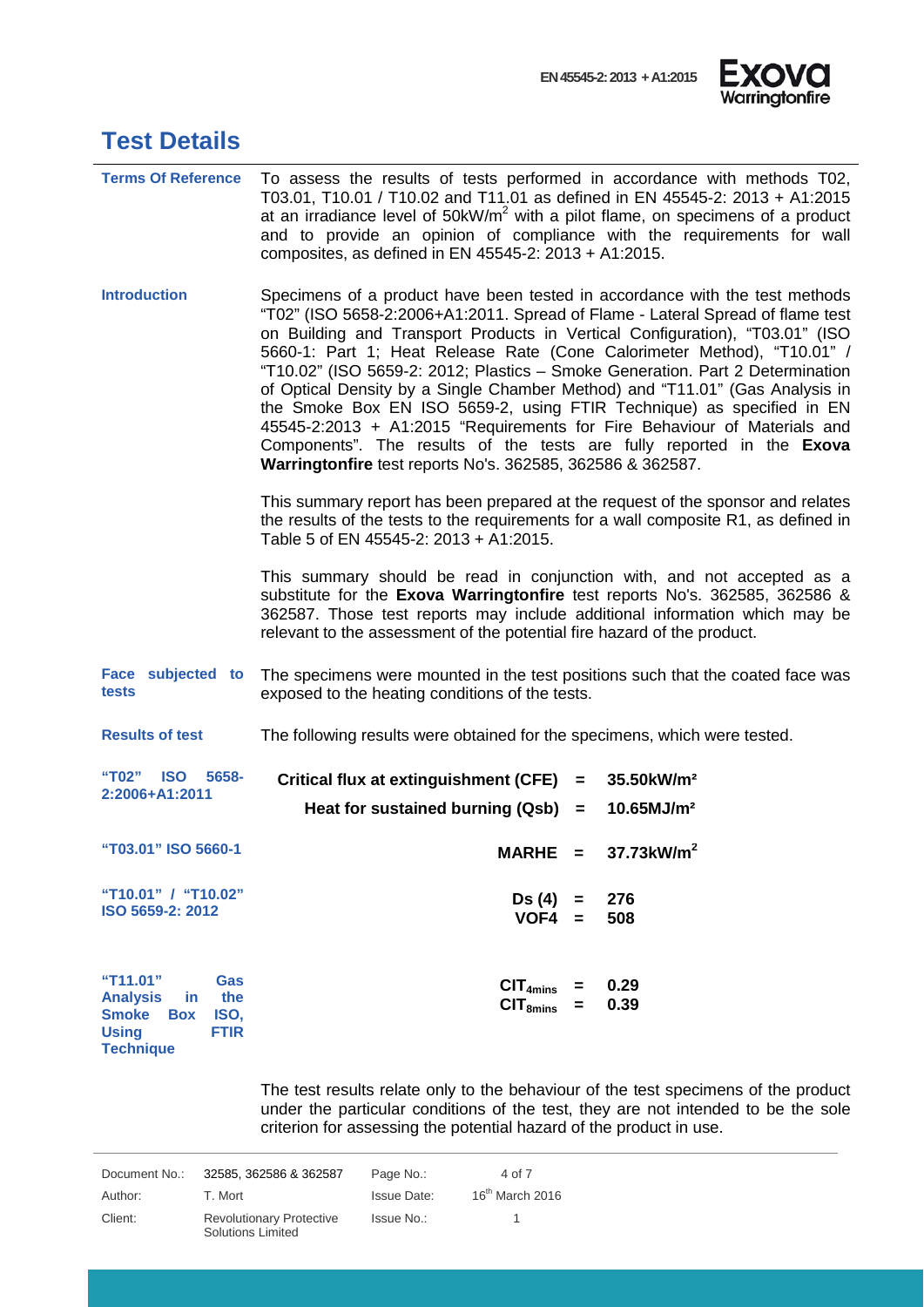

#### <span id="page-4-0"></span>**Description of Test Specimens**

The description of the specimens given below has been prepared from information provided by the sponsor of the test. All values quoted are nominal, unless tolerances are given. The specimens were supplied by the sponsor of the test. **Exova Warringtonfire** was not involved in any selection or sampling procedure.

| Generic description          |                                                | Anti-graffiti easy maintenance clear coating applied       |
|------------------------------|------------------------------------------------|------------------------------------------------------------|
|                              |                                                | to a Formica substrate                                     |
| Product reference            |                                                | "RPS MK4 Ceramic Clear Coat"                               |
| Name of manufacturer         |                                                | <b>Revolutionary Protective Solutions Ltd</b>              |
| Overall thickness            |                                                | 3.09mm (determined by Exova Warringtonfire)                |
| Overall weight per unit area |                                                | 4.35kg/m <sup>2</sup> (determined by Exova Warringtonfire) |
|                              | Product reference                              | "RPS MK4 Clear Coat"                                       |
|                              | Generic type                                   | Anti-graffiti easy maintenance clear coating               |
|                              | Name of manufacturer                           | <b>Revolutionary Protective Solutions Ltd</b>              |
|                              | Application thickness                          | 10um                                                       |
| Coating product              | Application rate                               | $60m^2/l$                                                  |
|                              | Application method                             | Roll and Tip                                               |
|                              | Colour                                         | "Clear"                                                    |
|                              | Flame retardant details                        | See Note 1 below                                           |
|                              | Product reference                              | "Formica"                                                  |
|                              | Generic type                                   | High pressure laminate                                     |
| Laminate                     | Name of supplier                               | <b>South Easter Trains</b>                                 |
|                              | <b>Thickness</b>                               | 3mm                                                        |
|                              | Weight per unit area                           | See Note 2 below                                           |
|                              | Flame retardant details                        | See Note 2 below                                           |
|                              | Press details (type, duration, temperature and | See Note 2 below                                           |
| pressure)                    |                                                |                                                            |
|                              | Brief description of manufacturing process     | See Note 2 below                                           |

#### **Note 1. The sponsor of the test has confirmed that no flame retardant additives were utilised in the production of the component.**

**Note 2. The sponsor was unable to provide this information.**

| Document No.: | 32585, 362586 & 362587                                      | Page No.:          | 5 of 7            |
|---------------|-------------------------------------------------------------|--------------------|-------------------|
| Author:       | T. Mort                                                     | <b>Issue Date:</b> | $16th$ March 2016 |
| Client:       | <b>Revolutionary Protective</b><br><b>Solutions Limited</b> | Issue No.:         |                   |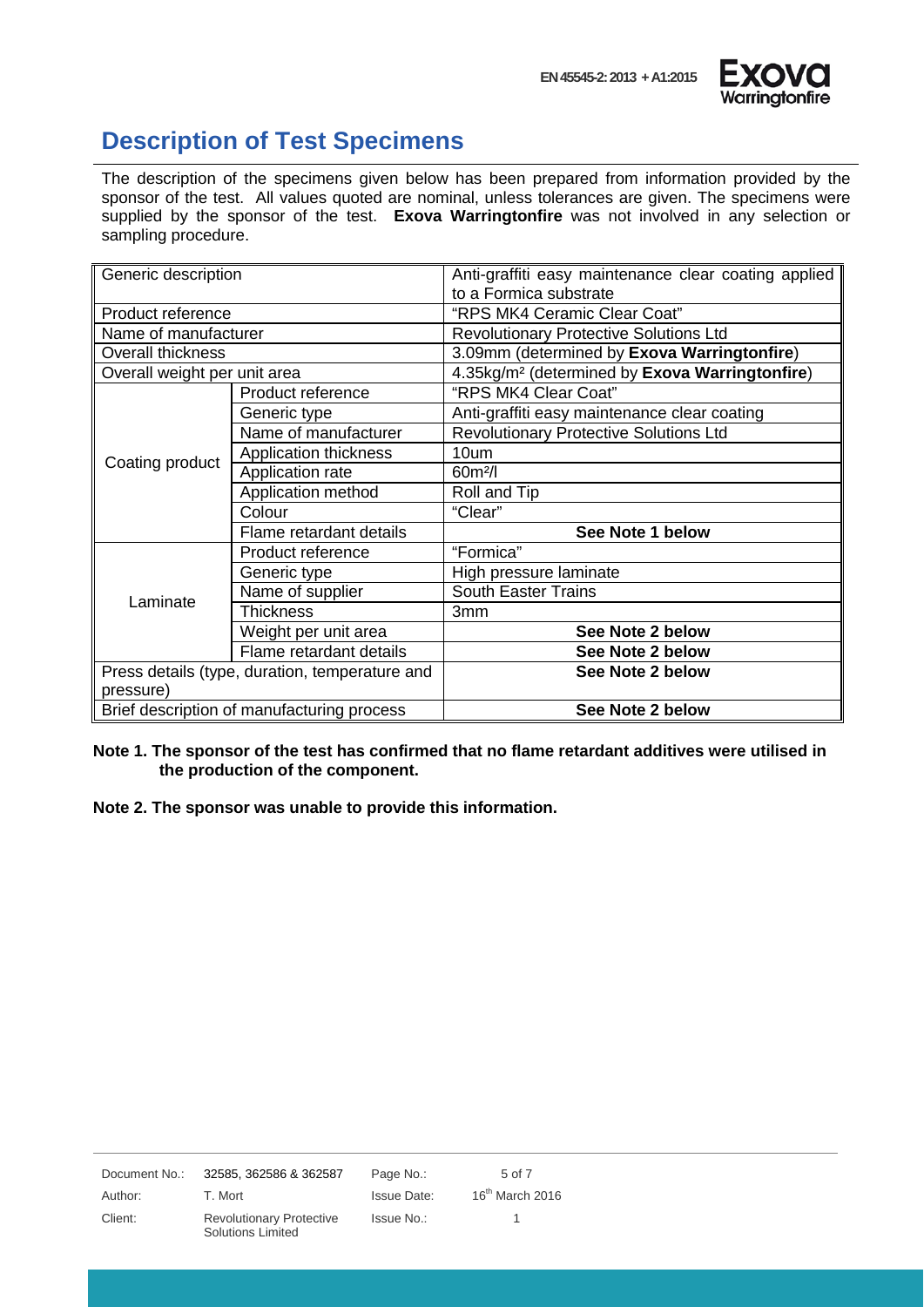

# <span id="page-5-0"></span>**Classification**

| <b>Opinion</b>             | We consider the results of the tests detailed above demonstrate that the<br>product, as tested, complies with the wall composite requirements, R1<br>(detailed in Table 5 of EN 45545-2: 2013 + A1:2015) for a HL1 and HL2<br><b>Hazard Level Classification.</b>                                                                             |
|----------------------------|-----------------------------------------------------------------------------------------------------------------------------------------------------------------------------------------------------------------------------------------------------------------------------------------------------------------------------------------------|
| <b>Validity of opinion</b> | This opinion is based on the requirements of EN 45545-2: 2013 + A1:2015 at the<br>date of this report. If EN 45545-2 is revised or amended in any way subsequent<br>to that date, care must be taken to ensure that this opinion is not invalidated by<br>those revisions or amendments.                                                      |
|                            | The opinion has been formulated on the assumption that the specimens are<br>representative of the product in practice. Exova Warringtonfire was not involved<br>in any sampling or selection procedures which would confirm this or in any audit<br>testing which would provide confidence in the consistency of the product in the<br>tests. |
|                            | This report may only be reproduced in full. Extracts or abridgements shall not be<br>published without permission of Exova Warringtonfire.                                                                                                                                                                                                    |

Document No.: 32585, 362586 & 362587 Page No.: 6 of 7

Author: T. Mort Channel Issue Date: 16<sup>th</sup> March 2016 Client: Revolutionary Protective Solutions Limited

Issue No.: 1